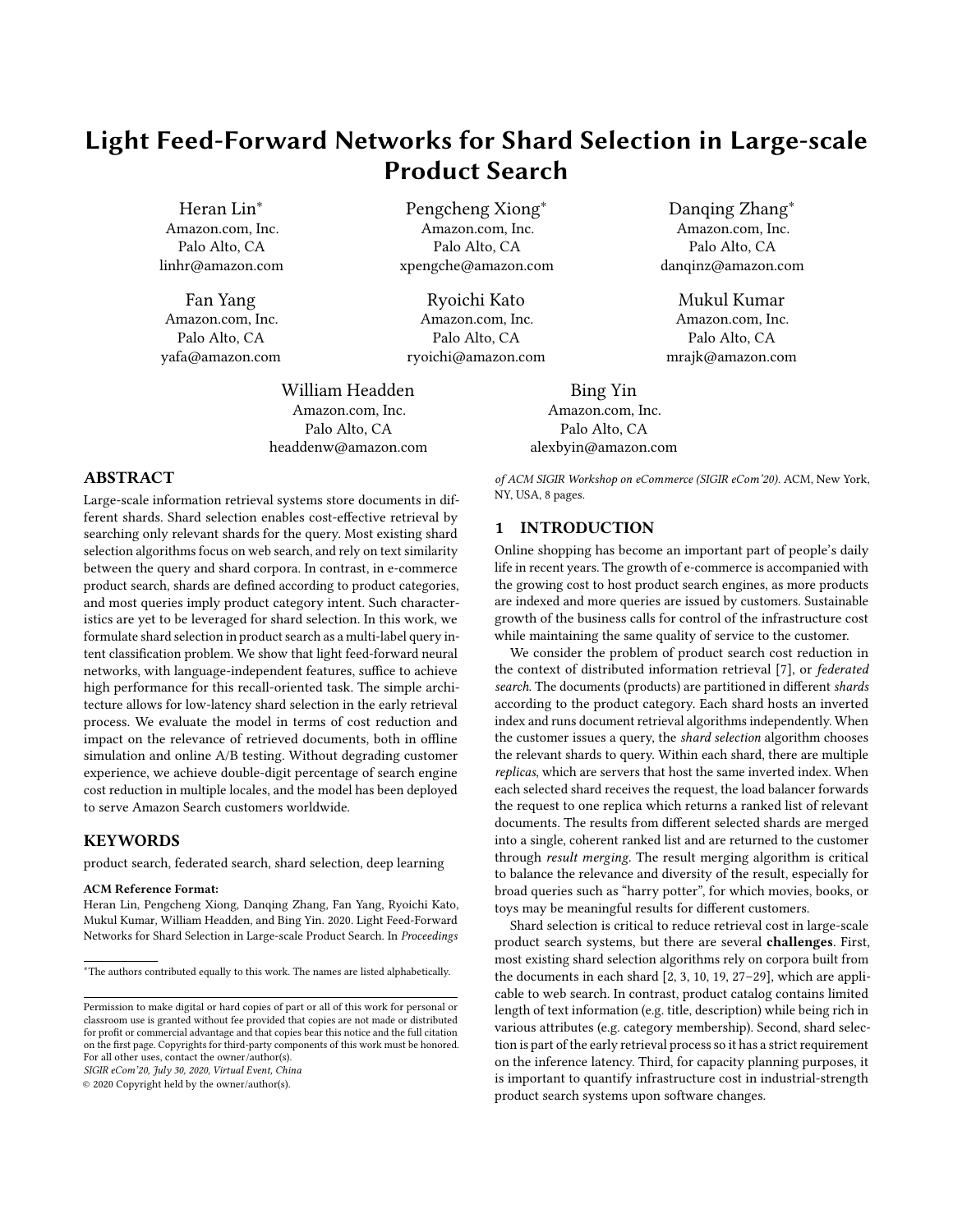In this paper, we explore deep learning models for shard selection in large-scale product search. Instead of utilizing text information from documents for shard selection, we propose a way to leverage the product's shard membership and past customer feedback of product interaction. Since most product search queries have clear product category intent and the association between queries and shards is often sparse, we formulate the classical shard selection problem in federated search as a multi-label query intent classification problem. We experiment with different model architectures and different textual features extracted from the query. To balance model quality and inference latency, we conclude that light feedforward networks are the most appropriate for production. We deploy the deep learning model to run CPU-based online inference for infrequent queries, while shard selection for frequent queries is based on memorized statistics from past customer behavior. We evaluate cost reduction and impact on relevance of retrieved documents, both in offline simulation and online A/B testing. For online A/B testing, we present a method to estimate infrastructure cost reduction based on empirical curves between server throughput and utilization. We demonstrate that light feed-forward networks allow us to achieve double-digit percentage reduction in infrastructure cost across multiple Amazon locales, while maintaining the same relevance of retrieved documents.

The rest of the paper is organized as follows. [Section 2](#page-1-0) reviews related work. [Section 3](#page-1-1) gives a more detailed description of the shard selection problem following which our model architecture is presented in [Section 4.](#page-2-0) [Section 5](#page-2-1) and [Section 6](#page-5-0) discuss offline and online experiment results. We conclude in [Section 7.](#page-7-8)

# <span id="page-1-0"></span>2 RELATED WORK

#### 2.1 Shard Selection for Federated Search

Shard selection is an important task in federated search, which is to select a small number of the most relevant shards to retrieve documents for a given query. There are three approaches to shard selection in federated search: term-based approach, sample-based approach and feature-based approach. Most early resource selection algorithms treat each individual source as a single big document and the problem is reformulated as a document ranking problem. Variants of TF-IDF [\[8\]](#page-7-9) and language models [\[1,](#page-7-10) [22\]](#page-7-11) have been used for such "large document ranking". Sample-based methods estimate the relevance of a shard by querying a small sample index of the collection, known as the centralized sample index (CSI). The query is run against the CSI and document ranking is returned. Given the document ranking of the CSI, document ranking of the centralized complete database can be approximated with different methods [\[19,](#page-7-5) [27](#page-7-6)[–29\]](#page-7-7). The ranking of sampled documents of each shard is then used to quantify the relevance of each shard to the query. Recent methods focus on utilizing different features to estimate the relevance between a query and a shard. These methods use training data to either train a classification model [\[2,](#page-7-2) [3,](#page-7-3) [10\]](#page-7-4), or a learning-to-rank model [\[12\]](#page-7-12). Existing shard selection classification models are generative models. The probability for shard  $s_i$  given query  $q$  is defined as

$$
p(s_i|q) = \frac{p(q|s_i)p(s_i)}{p(q)} = \frac{p(q|s_i)p(s_i)}{\sum_j p(q|s_j)p(s_j)}
$$
(1)

where  $p(q|s_i)$  can be estimated using a language model or TF-IDF.<br>Features used by traditional resource selection methods are 1).

Features used by traditional resource selection methods are 1) query-dependent corpus features, which describe how well the query matches the corpus, such as CORI [\[8\]](#page-7-9), GAVG [\[24\]](#page-7-13), and ReDDE [\[3\]](#page-7-3), 2) query-independent features such as shard popularity which acts as a shard prior.

# 2.2 Query Intent Classification

We reformulate shard selection as a multi-label query intent classification problem. Therefore, we review some prior work on query classification in information retrieval. Due to the small size of training data, most of the early research studies how to augment the query string input with various types of features, possibly derived from query logs [\[4\]](#page-7-14), click-through data [\[32\]](#page-7-15), search sessions [\[9\]](#page-7-16), or documents in the target categories [\[20,](#page-7-17) [25\]](#page-7-18). Recent research use larger training query dataset and deep learning methods for query feature embedding. [\[14,](#page-7-19) [35,](#page-7-20) [36\]](#page-7-21) propose to use convolutional neural networks (CNN) to extract query vector representations as the features for query classification. [\[17,](#page-7-22) [26\]](#page-7-23) build LSTM (long short-term memory) for query classification on top of the query embedding.

#### 2.3 Resource-Constrained Deep Learning

Transformer-based model architectures such as BERT (Bidirectional Encoder Representations from Transformers) [\[13\]](#page-7-24) and XLNet [\[34\]](#page-7-25) achieve large improvements on different NLP tasks, and normally they are fine-tuned for the downstream NLP tasks. However, these large-scale pretrained NLP models often have hundreds of millions of parameters, and are considerably slower than traditional statistical models. For production online serving with stringent latency constraints and very high request volumes, and in resourceconstraint environments such as mobile phones, we have to balance model quality and inference latency.

The first line of work is to compress large neural networks for fast inference [\[6,](#page-7-26) [15,](#page-7-27) [23\]](#page-7-28). The other line explores small and shallow neural networks to achieve near state-of-the-art results on NLP tasks [\[5\]](#page-7-29).

### <span id="page-1-1"></span>3 PROBLEM DEFINITION

As we have seen in [Section 2,](#page-1-0) most existing work applies to web search and utilizes text information from documents. However this could be expensive and complex for product search systems at large scale, due to enormous product catalog, constant document update and different SLA (service level agreement) of various data feeds. In this work, we investigate shard selection by modeling product category intent in product search queries, since each shard corresponds to one product category. We define shard relevance given query q as

$$
p(s|q) = \frac{\sum_{d \in s} n_{d,q}}{\sum_{d} n_{d,q}} \tag{2}
$$

where  $n_{d,q}$  is the number of clicks of document d for query q.<br>We quantify shard relevance using document relevance and shard We quantify shard relevance using document relevance and shard membership, similar to ideas found in the literature [\[10\]](#page-7-4). Here the document relevance is measured by clicks in the query log, which can be viewed as implicit feedback from customers. Since the shard has product category semantics, we note that our definition of shard relevance captures product category intent implied in the query.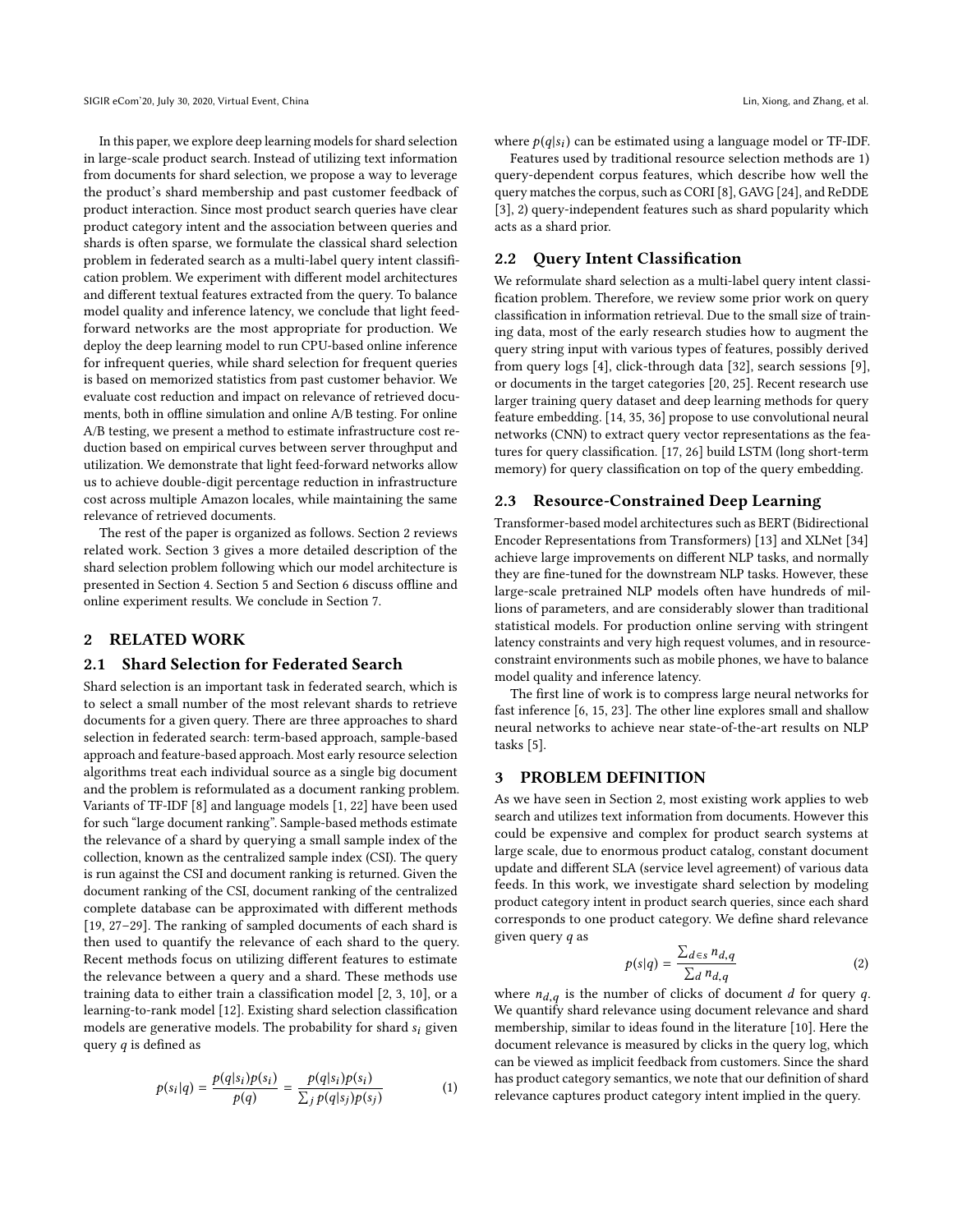Light Feed-Forward Networks for Shard Selection in Large-scale Product Search SIGIR eCom'20, July 30, 2020, Virtual Event, China

In product search, one document may exist in multiple shards. For example, a "running shoes" product can exist in both "Clothing, Shoes & Jewelry" and "Sports & Outdoors" shards on the amazon.com website. Therefore we are solving a multi-label classification problem rather than a multi-class classification problem, which means  $\sum_i p(s_i|q)$  does not always equal 1. We use y to de-<br>note the vector of relevance scores of all shards given query a where note the vector of relevance scores of all shards given query  $q$  where  $y_i = p(s_i|q)$  corresponds to the relevance score of the *i*-th shard<br>s. Our goal is to train a model to get prediction  $\hat{y}$  for an arbitrary si input query. Given the predicted scores for a given query, shard  $s_i$ . Our goal is to train a model to get prediction  $\hat{y}$  for an arbitrary selection can be done by applying a threshold  $\alpha$ , shown as

$$
S_{\alpha} = \{s_i | \hat{y}_i > \alpha\}.
$$
 (3)

# <span id="page-2-0"></span>4 MODEL ARCHITECTURE

We propose to model the shard selection classification problem in a discriminative manner, making fewer assumptions about distributions within each label and relying more on data to learn the decision boundary for labels. The core problem of designing a discriminative multi-label classification model for the input query is to design the feature vector **x** and design a function  $f(\mathbf{x})$  (possibly with parameters to be learned) to transform the features to some other representation. The prediction can then be written as

$$
\hat{\mathbf{y}} = \text{sigmoid}(\mathbf{W} \cdot f(\mathbf{x}) + \mathbf{b}) \tag{4}
$$

where matrix W and vector b are also parameters to be learned. The sigmoid function is applied to each value individually in the input vector. We can learn the parameters using binary cross-entropy [\(Equation 5\)](#page-2-2) as the loss function.

<span id="page-2-2"></span>
$$
L(y, \hat{y}) = -\sum_{i} y_i \log \hat{y}_i + (1 - y_i) \log(1 - \hat{y}_i).
$$
 (5)

In contrast, multi-class classification applies the softmax function at the end so that  $\sum_i \hat{y}_i = 1$ . The choice of loss function also makes<br>the distinction between multi-label classification and multi-class the distinction between multi-label classification and multi-class classification, where for the latter case categorical cross-entropy is used, which does not contain the  $(1 - y_i) \log(1 - \hat{y}_i)$  term.<br>If each dimension of the input feature vector represe

If each dimension of the input feature vector represents the presence of a token in the query, and  $f$  is the identify function, then the model is essentially performing logistic regression jointly for all the labels. As deep learning has demonstrated effectiveness in natural language processing tasks, we can have more sophistication in the design of function  $f(\mathbf{x})$ , which can be a recurrent neural network (RNN) [\[11,](#page-7-30) [16\]](#page-7-31), or a Transformer [\[30\]](#page-7-32). However, while such models are better at modeling the dependency among tokens, it achieves high performance at great computation cost. When the input query often consists of a few tokens and does not resemble a complete natural language sentence, we argue that we do not need high model capacity to achieve high performance for our recalloriented classification task. Also, recent work has shown that small and shallow feed-forward networks can achieve good performance in NLP with high efficiency in training and inference [\[5\]](#page-7-29). Inspired by these observations, we design a light feed-forward network for our prediction task.

[Figure 1](#page-2-3) illustrates the feed-forward model architecture. The feed-forward network consumes character-level and word-level n-gram tokens. For example, for the query "red running shoes", the list of character trigrams is "ˆre", "red", "ed␣", "d␣r", "␣ru", "run",



<span id="page-2-3"></span>

Figure 1: Feed-forward network for shard selection.

..., "oes", "es\$", where "ˆ" and "\$" mark the start and end of the query and "␣" is the whitespace symbol.

We define fixed-size buckets for character unigrams, bigrams, and trigrams where the position of each character n-gram is determined using a hash function. We learn the vocabulary of word unigrams and bigrams from training queries, and also define fixedsize buckets for out-of-vocabulary (OOV) word n-grams. The index into buckets or vocabularies are used to look up embedding vectors in the embedding table of each n-gram type. The "hashing trick" [\[31\]](#page-7-33) is useful to restrict the size of the feature space, which empirically makes the model robust against misspelling. Including start, end, and whitespace symbols in character n-grams, as well as the addition of word bigrams enable the model to capture word context and dependency to some extent.

The embedding vectors of the same n-gram type are averaged. This is a simple way to summarize the entire  $n$ -gram sequence into a single dense vector. Typically recurrent neural network (RNN) would be used, but we observe that product search queries tend to be short and usually few dependency need to be modeled among tokens to capture the query semantics. As we shall see in [Section 5.1,](#page-2-4) embedding average offers similar performance as RNN models for our use case.

Finally, the embedding averages are concatenated to form the whole-query embedding  $e_{avg}$ . We transform the query embedding using a ReLU layer to get the final representation of the query

$$
f(\mathbf{x}) = \text{relu}(\mathbf{W}_h \cdot \mathbf{e}_{\text{avg}} + \mathbf{b}_h)
$$
 (6)

where matrix  $W_h$  and vector  $b_h$  are also parameters to be learned.

# <span id="page-2-1"></span>5 OFFLINE EVALUATION

In this section we discuss two offline evaluation tasks. The first task measures the model performance at the shard level. The second task quantifies changes at the document level by simulating shard cutoff against our production search engine.

### <span id="page-2-4"></span>5.1 Model Performance

5.1.1 Dataset. We aggregate product click counts from anonymized query logs within a certain time window in the US (amazon.com) locale. Using the click count for all query-product pairs, we calculate the score of shards for all queries, using the membership information from products to shards according to the catalog. We remove queries whose frequency is below a certain threshold. This results in a dataset of 273 million unique queries. Since the dataset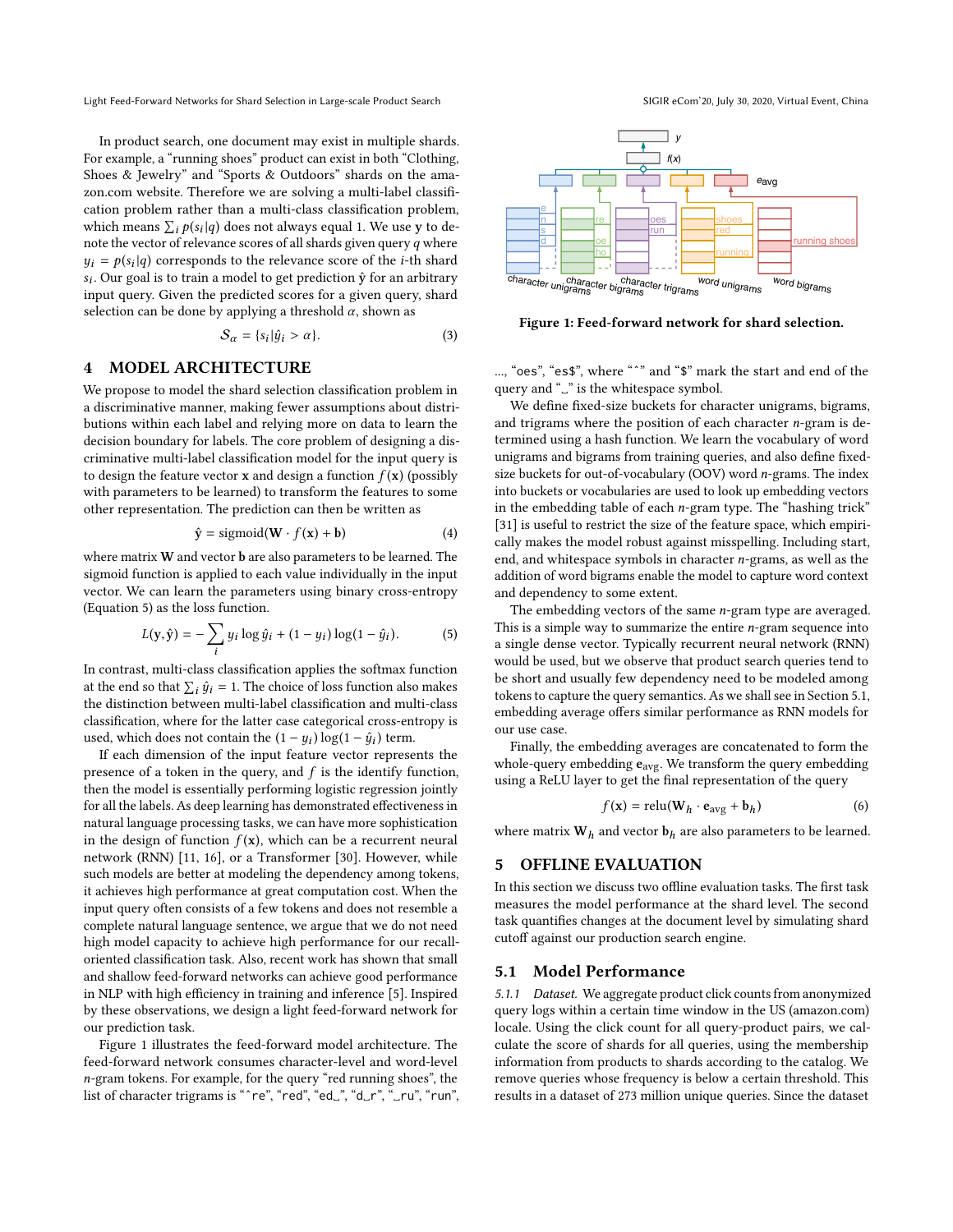is huge, we use 98% of the data for training, and sample around 185,000 samples from the remaining 2% data for validation, and testing respectively. A query in the training set will never appear in the validation or test set.

We apply similar steps to obtain datasets in other locales to evaluate model performance across languages.

5.1.2 Metrics. We use binary cross-entropy as the loss function for training as well as model selection. At test time, we consider metrics that are more relevant to our shard selection task. We consider classification metrics rather than ranking metrics at the shard level, because the relative order does not change shard selection results.

Let  $y$  and  $\hat{y}$  be two vectors for the true and predicted shard relevance, where the i-th component is the probability for the i-th category. We first consider measuring the similarity between the two vectors. We notice that mean squared error (MSE) may not be the best option since the vector tends to be sparse so the metric is often of a very small value. Therefore we choose Jaccard similarity defined as follows.

$$
\text{Jaccard}(\mathbf{y}, \hat{\mathbf{y}}) = \frac{\sum_{i} \min(y_i, \hat{y}_i)}{\sum_{i} \max(y_i, \hat{y}_i)}.
$$
 (7)

We define precision and recall at threshold  $\alpha$  in [Equation 8](#page-3-0) and<br>untion 9 where II lie the indicator function [Equation 9,](#page-3-1) where  $I[\cdot]$  is the indicator function.

<span id="page-3-1"></span><span id="page-3-0"></span>
$$
\text{Precision}_{\alpha}(\mathbf{y}, \hat{\mathbf{y}}) = \frac{\sum_{i} I[y_{i} > \alpha \land \hat{y}_{i} > \alpha]}{\sum_{i} I[\hat{y}_{i} > \alpha]}, \tag{8}
$$

$$
\text{Recall}_{\alpha}(\mathbf{y}, \hat{\mathbf{y}}) = \frac{\sum_{i} I[y_{i} > \alpha \land \hat{y}_{i} > \alpha]}{\sum_{i} I[y_{i} > \alpha]}.
$$
 (9)  
Note that the precision and recall metrics defined here are slightly

different than their standard definition, where the ground-truth are binary labels and while the model may output a probability. The definition tailored to our task lets us understand how well the predicted shard cutoff mimics the decision made from past behavior data, at different threshold  $\alpha$ . However the precision-recall curve may not be meaningful as the ground-truth also changes for different data points on the curve.

For all metrics, we report the average across all queries in the test set.

5.1.3 Benchmark Models. As simplicity is one of our design tenets, our model may not be the best-performing one. To better understand where our model lies in the performance spectrum, we compare the feed-forward architecture with other popular architectures found in the literature. We first consider using the LSTM model [\[16\]](#page-7-31) to replace embedding average, where for each type of n-grams, the token embeddings are fed to an LSTM model as ordered input, and the state vector of the last timestamp is obtained as the summary of the corresponding n-gram type. The input vector and state vector are of the same size.

We also consider BERT [\[13\]](#page-7-24), which has achieved the state-of-theart in a variety of NLP tasks. It is built on top of the Transformer architecture [\[30\]](#page-7-32), which consists of a multi-head attention module and a position-wise feed-forward module. Instead of using character or word n-grams, the BERT model takes WordPiece tokens [\[33\]](#page-7-34) as input that are learned via a separate procedure where the most common co-occurrence between characters are learned and used to form subwords. For example, the query "harry potter" might

translate into the following set of word pieces "ha r r y pot ter" where each spaced out set of letters is a subword or WordPiece. We evaluate two uncased English-only pre-trained models of different sizes. BERT-Base uses 12 layers of 12-head Transformers with 768 dimension hidden layers, while BERT-Large uses 24 layers of 16 head Transformers with 1024-dimension hidden layers. In order to integrate this model with the shard prediction layer, we use part of the final hidden layer of the model as the representation for the entire query, which is referred to as the CLS embedding in the literature.

5.1.4 Results. The metrics of different models in the US locale are shown in [Table 1.](#page-4-0)

"FFN" is our proposed model based on the feed-forward architecture, while "LSTM" is the recurrent neural network benchmark. The character embeddings and of size 128, and word embeddings are of size 256. The ReLU layer are of size 128. We experimented with different combinations of tokenization methods, such as "C1,2,3 W1,2" which means the combination of character unigrams, bigrams, trigrams and word unigrams, bigrams. The embedding tables for character unigrams, bigrams, and trigrams are of size 61, 1021, and 65519, respectively. Only the most frequent 100,000 word n-grams from the training set are allowed in the vocabularies, and we ensure the pointwise mutual information of each  $n$ -gram is greater than 0.5 when  $n > 1$ . Additionally we reserve 100,003 slots in each word n-gram embedding tables for hashing out-of-vocabulary word ngrams. We apply batch normalization and drop-out to the last two layers in the LSTM and FFN models.

"BERT-B" and "BERT-L" refers to the pre-trained BERT-Base and BERT-Large models. As mentioned before, BERT models uses WordPiece tokenization, shown as "WP" in the table.

LSTM or FFN models are trained using one AWS (Amazon Web Services) p3.2xlarge instance with one NVIDIA® V100 Tensor Core GPU, while BERT models are trained using one p3dn.24xlarge instance with eight GPUs. The training cost in the table is measured by the training time multiplied by the number of GPUs being used. For LSTM or FFN models, we allow the model to see about 2 billion samples (i.e. repeating the training set about 7.3 times). Due to large training cost, we feed only 500 million samples to BERT models (i.e. repeating the training set about 1.8 times). Samples are weighted by the logarithm of the query frequency. We select the best model using the validation loss. The Adam optimizer [\[18\]](#page-7-35) is used for all model training.

The FFN model has lower performance in terms of precision, compared with the LSTM model with the same tokenization method, but the latter can have up to 4 times the training cost as the former. By adding more types of n-grams, the performance gap narrows. The metrics from BERT models show the effectiveness of leveraging external knowledge encoded in pre-trained models of large capacity. We can see that if we use the BERT CLS embedding off-the-shelf, the model perform poorly, so fine-tuning the Transformer layers helps the embedding space adapt to the domain of product search queries. The BERT-Large model has slightly better performance than the BERT-Base model for our task, but it is much more costly to train. When we stop BERT model training, we observe the validation loss is still slowly decreasing, which suggests that we may improve performance marginally if we run model training even longer.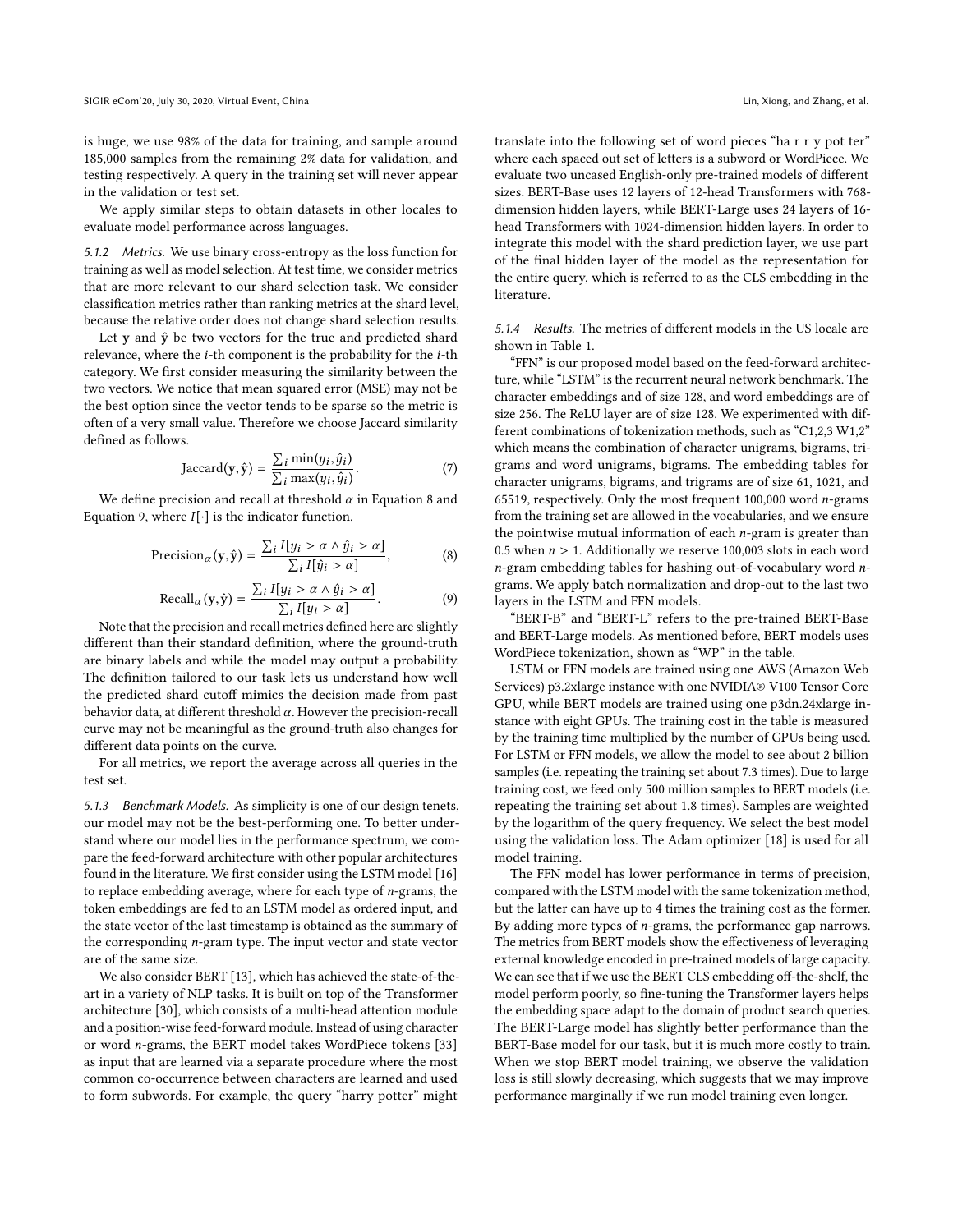<span id="page-4-0"></span>

| <b>LSTM</b><br>Model                                            |                |                | <b>FFN</b>                                    |                         |                |                | <b>BERT-B</b><br>(no fine-tune) | <b>BERT-B</b>                                                   | <b>BERT-L</b><br>(no fine-tune) | BERT-L |           |           |
|-----------------------------------------------------------------|----------------|----------------|-----------------------------------------------|-------------------------|----------------|----------------|---------------------------------|-----------------------------------------------------------------|---------------------------------|--------|-----------|-----------|
| Tokenization                                                    | C <sub>3</sub> | W <sub>1</sub> | C <sub>1</sub> ,2,3 C <sub>1</sub> ,2,3<br>W1 | W1,2                    | C <sub>3</sub> | W <sub>1</sub> | W1                              | C <sub>1</sub> , 2, 3 C <sub>1</sub> , 2, 3<br>W <sub>1.2</sub> | WP                              | WP     | <b>WP</b> | <b>WP</b> |
| # Parameters (million)                                          | 9              | 52             | 61                                            | 112                     | 8              | 51             | 60                              | 111                                                             | 109                             | 109    | 334       | 334       |
| Training cost (GPU hour)                                        | 12             | 9              | 37                                            | 42                      | 9              | 9              | 9                               | 10                                                              | 88                              | 190    | 489       | 924       |
| Jaccard Similarity                                              |                | 0.654 0.697    | 0.708                                         | 0.717                   |                | 0.600 0.657    | 0.674                           | 0.698                                                           | 0.423                           | 0.736  | 0.400     | 0.746     |
| Precision <sub><math>\alpha</math></sub> ( $\alpha = 10^{-3}$ ) |                |                | 0.252 0.308 0.316 0.333 0.206 0.250 0.275     |                         |                |                |                                 | 0.310                                                           | 0.135                           | 0.337  | 0.120     | 0.352     |
| Precision <sub><math>\alpha</math></sub> ( $\alpha = 10^{-2}$ ) |                | 0.510 0.570    | 0.583                                         |                         |                |                | $0.595$ $0.428$ $0.505$ $0.526$ | 0.565                                                           | 0.265                           | 0.621  | 0.234     | 0.634     |
| Precision <sub>a</sub> $(\alpha = 10^{-1})$                     |                |                | 0.757 0.794 0.806                             | 0.812 0.709 0.761 0.772 |                |                |                                 | 0.793                                                           | 0.554                           | 0.824  | 0.532     | 0.835     |
| Recall <sub><math>\alpha</math></sub> ( $\alpha = 10^{-3}$ )    |                |                | 0.989 0.988 0.987                             | 0.987                   |                | 0.988 0.987    | 0.987                           | 0.987                                                           | 0.993                           | 0.989  | 0.996     | 0.989     |
| Recall <sub><math>\alpha</math></sub> ( $\alpha = 10^{-2}$ )    |                |                | 0.945 0.946 0.945                             | 0.946 0.942 0.945 0.945 |                |                |                                 | 0.945                                                           | 0.946                           | 0.948  | 0.952     | 0.949     |
| $\text{Recall}_{\alpha} (\alpha = 10^{-1})$                     |                |                | 0.884 0.894 0.900 0.903 0.867 0.885 0.892     |                         |                |                |                                 | 0.899                                                           | 0.796                           | 0.911  | 0.797     | 0.914     |

Table 1: Model Performance (US Locale)

As we mentioned, shard selection is a recall-oriented task. All models achieve high recall at the threshold  $\alpha = 0.01$  and below, while the precision varies. Given the same recall, higher precision implies the model can produce more sparse labels and select fewer shards. However the reduced shard cost is counteracted by the cost and latency to host such more precise models, especially Transformer-based models. Moreover, low training cost enables frequent model refresh to capture changes in customer behavior and product catalog, and having up-to-date data can make up for the limitation in model capacity. Given all these tradeoffs, we conclude that feed-forward networks, using all five types of n-grams, are the most suitable for production.<sup>[1](#page-4-1)</sup>

Now that we have shown the effectiveness of the feed-forward architecture, we evaluate its performance for other languages. [Table 2](#page-4-2) shows the metrics of the following locales: UK (www.amazon.co.uk), DE (www.amazon.de), FR (www.amazon.fr), IT (www.amazon.it), ES (www.amazon.es), JP (www.amazon.co.jp). The model size is kept unchanged, including the vocabulary or hashing bucket size for the five types of n-grams. We can see that the model performs well across languages, without customizing the features for each language. More language-specific optimization can be done, such as better tokenization tailored to Asian languages, but we leave that as future work.

# <span id="page-4-3"></span>5.2 Shard Cutoff Evaluation

So far we have analyzed model performance using ground-truth shard relevance scores of test queries. However we need a deeper analysis to evaluate the overall retrieval quality considering document ranking and result merging in the production system, using the FFN model of our choice.

We uniformly sample 1,000 unique queries from 1-day query log. Due to the power law distribution, the sample is more skewed towards less frequent queries, where only 10% of the queries occurred

#### <span id="page-4-2"></span>Table 2: Model Performance (Additional Locales)

| Model                                                                             |    | <b>FFN</b>                            |      |    |    |    |  |  |  |  |  |
|-----------------------------------------------------------------------------------|----|---------------------------------------|------|----|----|----|--|--|--|--|--|
| Tokenization                                                                      |    | C <sub>1</sub> ,2,3 W <sub>1</sub> ,2 |      |    |    |    |  |  |  |  |  |
| Locale                                                                            | UK | DE                                    | FR F | IT | ES | ΙP |  |  |  |  |  |
| Jaccard Similarity                                                                |    | 0.655 0.669 0.674 0.723 0.685 0.629   |      |    |    |    |  |  |  |  |  |
| Precision <sub>a</sub> ( $\alpha = 10^{-3}$ ) 0.224 0.246 0.237 0.261 0.247 0.225 |    |                                       |      |    |    |    |  |  |  |  |  |
| Precision <sub>a</sub> ( $\alpha = 10^{-2}$ ) 0.438 0.457 0.456 0.519 0.463 0.413 |    |                                       |      |    |    |    |  |  |  |  |  |
| Precision <sub>a</sub> ( $\alpha = 10^{-1}$ ) 0.722 0.729 0.747 0.800 0.754 0.715 |    |                                       |      |    |    |    |  |  |  |  |  |
| Recall <sub><math>\alpha</math></sub> ( $\alpha$ = 10 <sup>-3</sup> )             |    | 0.992 0.993 0.992 0.992 0.992 0.992   |      |    |    |    |  |  |  |  |  |
| $\text{Recall}_{\alpha} (\alpha = 10^{-2})$                                       |    | 0.969 0.970 0.968 0.968 0.968 0.966   |      |    |    |    |  |  |  |  |  |
| $\text{Recall}_{\alpha} (\alpha = 10^{-1})$                                       |    | 0.909 0.910 0.910 0.925 0.913 0.882   |      |    |    |    |  |  |  |  |  |

more than twice per day. This is a stress test of the generalization capability of our model as the model is less likely to memorize shard relevance for these queries from the training data. It also aligns with our production setting where the model is mostly useful to handle infrequent queries.

As we shall see in the top half of [Figure 2,](#page-5-1) although we do not add any sparsity constraint during model training, the model naturally produces sparse prediction where only less than 20% shards are active at  $\alpha = 0.01$ . Different thresholds can be chosen to control the aggressiveness of shard selection.

In the bottom half of [Figure 2,](#page-5-1) we analyze the impact of shard selection on the search results for the sample queries. Here we use the metric Overlap@N. It assumes the production system returns oracle ranked lists of relevant documents. At different position cutoff N, we measure how many top-N products can still be found after applying shard selection. Previous work has shown that Overlap@N is more suitable than other metrics to evaluate early-stage retrieval [\[21\]](#page-7-36). We report unweighted average of Overlap@N across all the sample queries. Overlap@N drops as shard cutoff becomes more aggressive with higher threshold  $\alpha$ , and this observation is consistent across different position cutoff N. At  $\alpha = 0.01$ , about 3% of the products in the original top-16 results are no longer seen in the top-16 results after shard selection. These products are either removed

<span id="page-4-1"></span><sup>&</sup>lt;sup>1</sup> Although the 5 *n*-gram FFN model has similar number of parameters as the BERT-Base model, the FFN parameters are mostly embedding vectors, which occupy memory but have no impact on inference latency. The 5  $n$ -gram FFN model also has similar training cost and performance as the LSTM model with only word unigram feature, but in practice character-level features can make the model robust against spelling errors, so the FFN model is favored.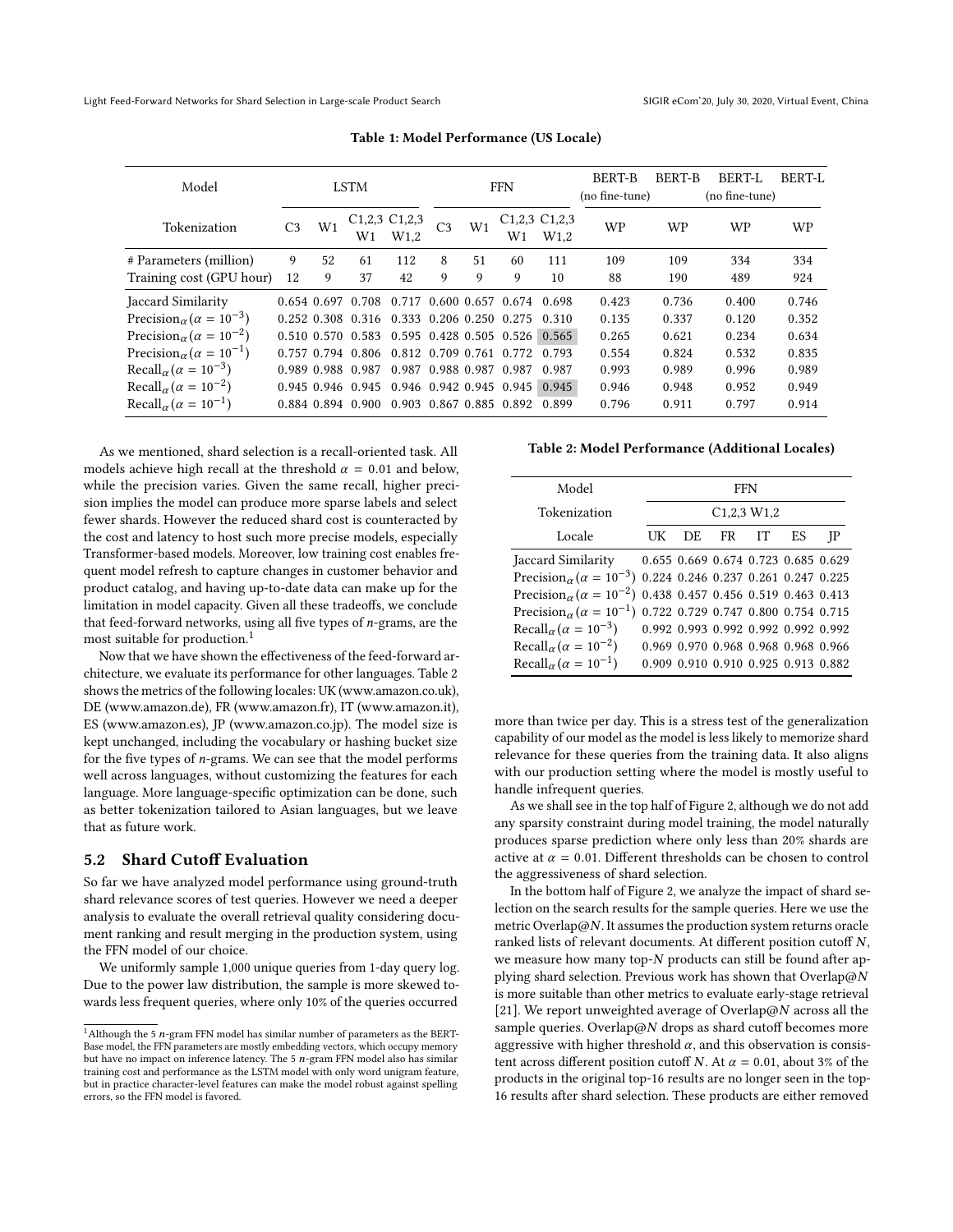<span id="page-5-1"></span>

Figure 2: Shard cutoff evaluation. (Top) Average percentage of shards selected by the model at different thresholds  $\alpha$ . (Bottom) Overlap@N of top-N results ( $N = 16,32,48$ ) before and after shard selection at different thresholds  $\alpha$ .

or ranked lower due to interaction between shard selection and result merging, which takes into account the relative popularity and diversity of shards when generating the final ranked list. We zoom into the 3% difference and found that the difference is mainly due to a few queries. These queries have unclear intent, or the website does not sell the product wanted. In such cases, the system tends to return less relevant products to begin with, so applying shard selection does not worsen search quality. In [Section 6.2.2](#page-6-0) we will further confirm this in online A/B testing.

#### <span id="page-5-0"></span>6 ONLINE EVALUATION

In this section we evaluate shard selection in online A/B testing. We start with a discussion how we model server cost in the product search system. Then we present A/B testing results regarding the impact of shard selection on infrastructure cost and document relevance.

#### 6.1 Infrastructure Cost Modeling

6.1.1 Overview. Large-scale search engines consist of fleets of multi-core CPU machines responsible for matching and ranking indexed documents within shards. Although other servers for request forwarding or result merging incur cost as well, the cost of document retrieval servers is dominant, so it becomes our focus during cost modeling and analysis. Let  $P(t)$  be the required capacity (queries per unit time) for a shard at time  $t$ . Let  $\lambda$  be the query throughput, or the number of queries processed by a single server per unit time. Let  $\lambda^*$  be the maximum throughput, and  $\epsilon$  be the fixed cost per second associated with each server. Assuming that fixed cost per second associated with each server. Assuming that all the servers are homogeneous and the load is perfectly balanced, the infrastructure cost over a time period  $\tau$  is

$$
I = \int_0^{\tau} \frac{P(t)\epsilon}{\lambda^*} dt
$$
 (10)

where  $\frac{P(t)}{\lambda^*}$  tells us the number of servers needed at time t to meet<br>the demand  $P(t)$  and the demand is the real-time traffic plus some the demand  $P(t)$ , and the demand is the real-time traffic plus some buffer. However, in a large scale high-availability system like our buffer. However, in a large scale high-availability system like our product search system, it is difficult to perform horizontal scaling in real-time due to availability risk of on-demand capacity in a shared pool. Therefore we consider the required system capacity being fixed at  $P^*$  across the time period so we have

$$
I = \int_0^{\tau} \frac{P^* \epsilon}{\lambda^*} dt = \frac{P^* \epsilon \tau}{\lambda^*}.
$$
 (11)

To measure infrastructure cost I after enabling shard selection,<br>and the estimate the required cancely  $P^*$  and the maximum we need to estimate the required capacity  $P^*$  and the maximum<br>throughout  $\lambda^*$ ,  $P^*$  can be estimated using the rate of requests that throughput  $\lambda^*$ .  $P^*$  can be estimated using the rate of requests that the shard receives  $\lambda^*$  cannot be estimated directly because we run the shard receives.  $\lambda^*$  cannot be estimated directly, because we run<br>A/B testing for a long time period in the production system, where A/B testing for a long time period in the production system, where the server is not stressed with the highest load. In the next section, we describe how we use a model between throughput  $\lambda$  and server utilization  $\rho$  to estimate  $\lambda^*$ .

6.1.2 Estimating the Maximum Throughput. Using the terminology from queueing theory, we can model a multi-server shard as an  $M/M/c$  queue. Queries arrive at rate  $c\lambda$  according to a Poisson process, so that each of the c servers handles requests at rate  $\lambda$ , assuming the system is stable and requests are distributed evenly to the servers. Let S be the server service time (excluding the queueing time), which follows an exponential distribution with parameter  $\mu$ . We have  $S = \frac{1}{\mu}$  so the server utilization  $\rho$  is defined as

<span id="page-5-2"></span>
$$
\rho = \frac{c\lambda}{c\mu} = \lambda S. \tag{12}
$$

We can derive the empirical relation between S and  $\lambda$  using real<br>tem data in Figure 3, where each data point is a sample of a short system data in [Figure 3,](#page-6-1) where each data point is a sample of a short time interval for a server. We find a quasi-linear correlation

µ

<span id="page-5-3"></span>
$$
S = a\lambda + b \qquad (a, b > 0) \tag{13}
$$

with different constants  $a$  and  $b$  for different shards. The correlation may be explained by hardware resource contention (e.g. for shared L2 cache or memory bus) for multi-core CPUs as the load increases. By substituting S in [Equation 12](#page-5-2) with [Equation 13,](#page-5-3) we can write

<span id="page-5-4"></span>
$$
\rho = a\lambda^2 + b\lambda \qquad (a, b > 0). \tag{14}
$$

[Figure 4](#page-6-2) shows the load-utilization (LU) curve between  $\lambda$  and  $\rho$  that we collected for different servers for different shards. We can see that as  $\lambda$  increases,  $\rho$  also increases. Correspondingly, the round-trip time for each request (composed of the service time S and the queueing time) and blocking rate also increases. According to certain service level agreement (SLA) of round-trip time and blocking rate, we can empirically define the maximum utilization ρ ∗ , so by solving [Equation 14](#page-5-4) we get the maximum throughput as

<span id="page-5-5"></span>
$$
\lambda^* = \frac{-b + \sqrt{b^2 + 4a\rho^*}}{2a} > 0 \qquad (a, b > 0). \tag{15}
$$

# 6.2 Results

In this section we report the online A/B testing results in Amazon search system. We split the federated search traffic evenly into two groups. The control group (C) is the current production system which has some legacy model that is only able to select shards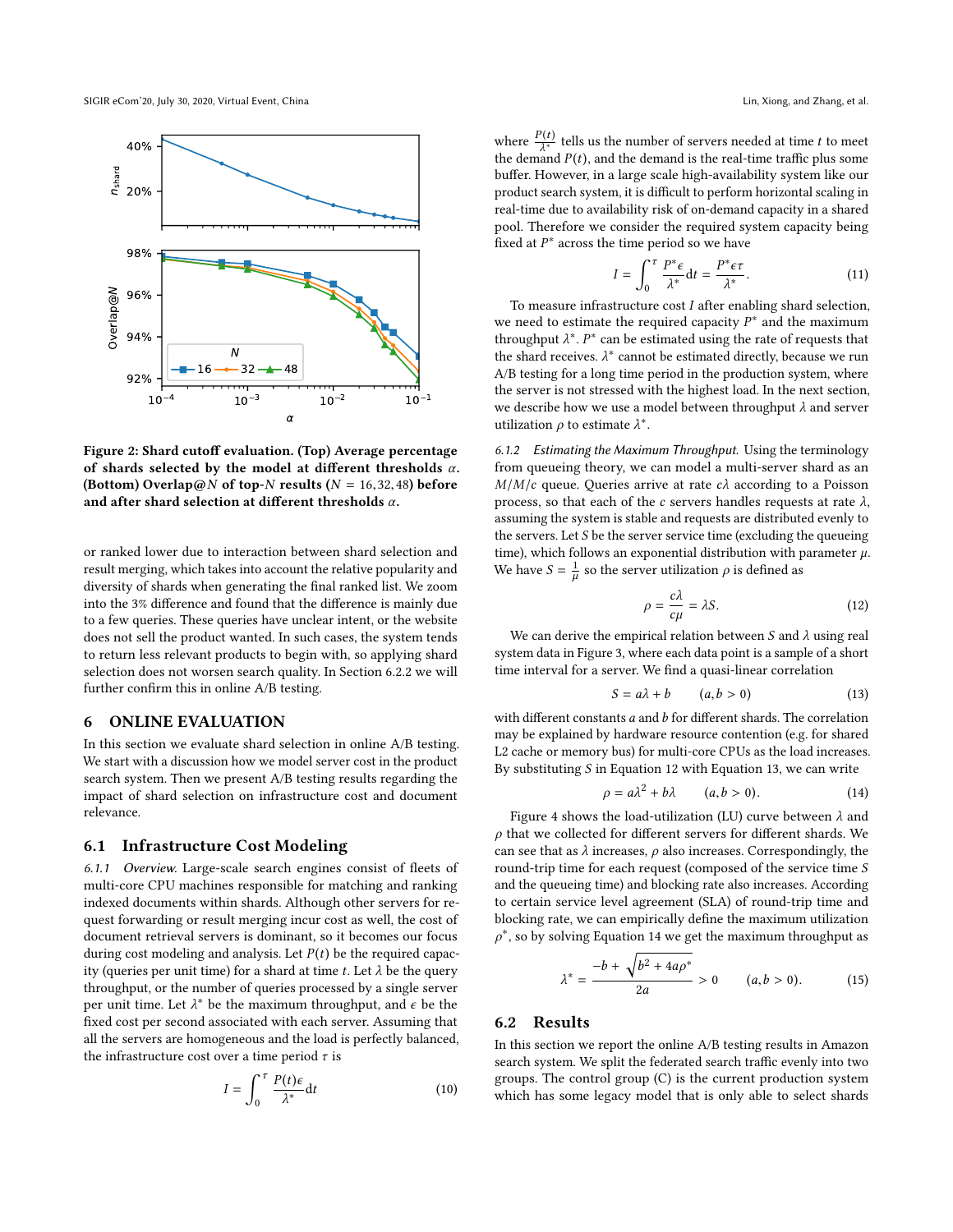Light Feed-Forward Networks for Shard Selection in Large-scale Product Search SIGIR eCom'20, July 30, 2020, Virtual Event, China

<span id="page-6-1"></span>

Figure 3: Quasi-linear correlation between throughput  $\lambda$  and service time S.

<span id="page-6-2"></span>

Figure 4: Quasi-quadratic correlation between throughput  $\lambda$ and utilization  $\rho$ .

for about 50-60% of the traffic. The treatment group (T) uses our shard selection model. The shard selection decision for the top 65% frequent queries is made by memorizing the training data, while the remaining 35% comes from the deep learning model. Note that since the query frequency follows a power law distribution, the number of unique queries served by the model is much larger than those served using the memorized data. Given the offline analysis in [Section 5,](#page-2-1) we apply the threshold  $\alpha = 0.01$  to shard scores for the selection. We run the experiment for one week.

6.2.1 Cost Reduction. We discuss the results obtained from one Amazon locale as an example. Given the even allocation of customer queries, we find that the treatment group only receives 29% of the requests at the shard level, compared with the control group. The rate of traffic drop is different in different product categories, such as Grocery (14%), Lawn & Garden (14%), Toys (30%), Office Products (28%), and Luggage (17%). This shows different categories fulfill a shopping intent to different degrees, and our shard selection model captures such fact. The traffic difference lets us know  $P_{\rm T}^*/P$  $_{\mathrm{C}}^*$ , the drop in required system capacity.

However queries processed in shards are more expensive in T than C, as we shall see in the load-utilization curves between  $\lambda$  and  $\rho$  for C and T in [Figure 5.](#page-6-3) On average the CPU service time in T has increased by 37% compared to C. This is actually a good sign since it shows that we pruned requests to shards which are less likely to contain relevant products for the query, so more product matching

<span id="page-6-3"></span>

Figure 5: Sample load-utilization curves for one shard in the A/B Testing.

and ranking (which is CPU-intensive) needs to be done per request in T. It was confirmed by the facts that on average T returns 95% more products per shard than C for a single request.

The load-utilization curves for C and T fitted using the A/B testing data are

$$
\rho_C = a_C \lambda_C^2 + b_C \lambda_C,\tag{16}
$$

$$
\rho_T = a_T \lambda_T^2 + b_T \lambda_T. \tag{17}
$$

In order to meet the service level agreement, if we define  $\rho^*$ , we also head  $\lambda^*$  and  $\lambda^*$  using Equation 15 from which we can get can solve for  $\lambda_{\text{C}}^*$  and  $\lambda_{\text{T}}^*$  using [Equation 15,](#page-5-5) from which we can get ∗ T /λ ∗ C . Therefore, the overall infrastructure cost saving is

$$
1 - \frac{I_{\rm T}}{I_{\rm C}} = 1 - \frac{\frac{P_{\rm T}^* \epsilon \tau}{\lambda_{\rm T}^*}}{\frac{P_{\rm C}^* \epsilon \tau}{\lambda_{\rm C}^*}} = 1 - \frac{P_{\rm T}^* / P_{\rm C}^*}{\lambda_{\rm T}^* / \lambda_{\rm C}^*}
$$
(18)

where  $P_{\perp}^{*}/P_{\rm C}^{*}$  has been measured directly as discussed.<br>Using our internal value for  $\alpha_{\rm C}^{*}$  and following the cale

Using our internal value for  $\rho^*$  and following the calculation, we<br>d double-digit percentage of cost reduction aggregated across find double-digit percentage of cost reduction aggregated across shards in multiple locales.

<span id="page-6-0"></span>6.2.2 Relevance. We need to evaluate whether the shard selection is too aggressive as this may cause issues with product discovery and loss of customer trust. This is done by measuring business metrics during A/B testing. No statistically significant changes are detected worldwide in metrics used to measure customer purchase behavior. Interestingly, we find shard selection even improves search result relevance in some cases, aligning with the observation in [Section 5.2.](#page-4-3) Using an internal human judgment process, we find our shard selection decreases the rate of wrong product category results by 0.05% to 0.35% in a few locales ( $p < 0.05$ ). This shows that shard selection helps coping with anomaly in the product catalog.

6.2.3 Model Hosting. The deep learning model for shard selection resides in a service hosting various query intent classification models, which is an upstream dependency of the product search engine. The model runs in Docker containers on CPU machines. Load tests show that the 50-percentile latency is a few milliseconds while the 99-percentile latency is also within our budget. The cost of hosting the deep learning shard selection model is only 1.4% of the search engine infrastructure cost savings that we achieve, so the additional cost is negligible.